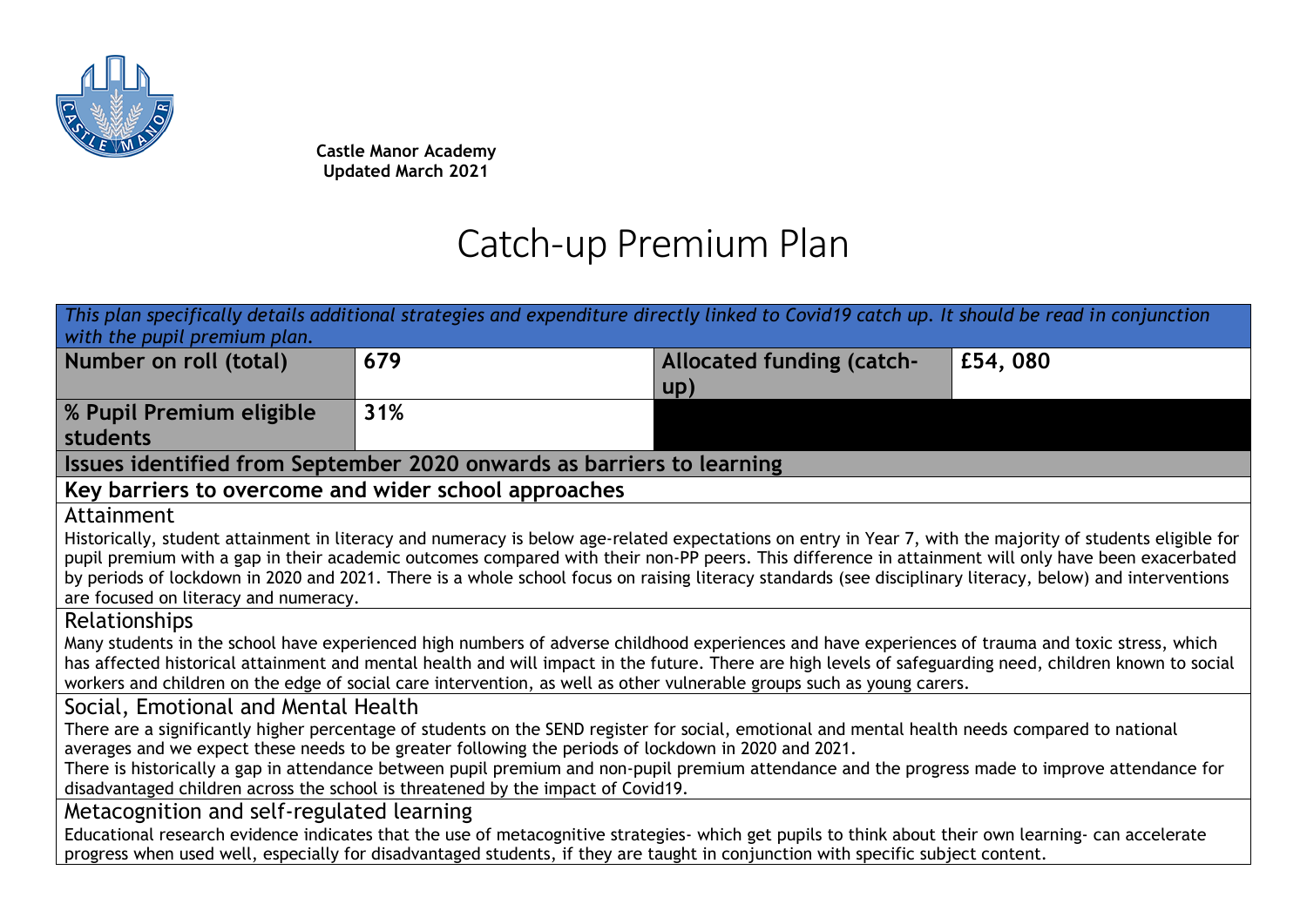

**Castle Manor Academy Updated March 2021**

Disciplinary literacy and vocabulary acquisition

Disciplinary literacy is an approach to improving literacy across the curriculum which recognises that literacy skills are both general and subject specific, emphasising the value of supporting teachers in every subject to teach students how to read, write and communicate. The emphasis on disciplinary literacy makes clear that every teacher communicates their subject through academic language and that reading, writing, speaking and listening are at the heart of knowing.

## Wider resourcing

Many of our disadvantaged students, both those who have been in receipt of free school meals for significant periods of their school life, and those facing new challenges as a result of Covid 19 have difficulties accessing the resources they need for school. This includes technological resources for blended and remote learning.

| Teaching and whole school strategies |                                                                                                                                                                                                                                                          |                                                                                                                                                         |        |  |  |  |
|--------------------------------------|----------------------------------------------------------------------------------------------------------------------------------------------------------------------------------------------------------------------------------------------------------|---------------------------------------------------------------------------------------------------------------------------------------------------------|--------|--|--|--|
| Year group                           | <b>Actions</b>                                                                                                                                                                                                                                           | Intended Impact                                                                                                                                         | Cost   |  |  |  |
| 6                                    | Provide effective transition support,<br>including online transition events and<br>materials, online presentations and<br>working with partner primary schools<br>to ensure transfer of information.<br>Regular contact home through<br>summer term 2021 | Students joining year 7 in September<br>2021 will have a smooth transition into<br>the school, receiving the academic and<br>pastoral support they need | £0     |  |  |  |
| All years                            | Whole school approach to return to<br>school, using the vision of "map-<br>master-move forward" including<br>staff CPD                                                                                                                                   | All children will feel supported to<br>return to school after lockdown<br>periods, able to map their learning and<br>move forward.                      | £0     |  |  |  |
| All years                            | Strategic timetabling including<br>temporary increased staffing<br>capacity in the teaching team                                                                                                                                                         | Additional time provided for on call<br>and wider classroom support                                                                                     | £23581 |  |  |  |
| <b>Y10 and Y11</b>                   | Seneca Premium                                                                                                                                                                                                                                           | KS4 students have a tool which<br>supports with map-master-move<br>forward                                                                              | £2500  |  |  |  |
| <b>Y10 and Y11</b>                   | Revision guides and other targeted<br>resources                                                                                                                                                                                                          | Resources will support with the setting<br>of teacher assessed grades and ensure<br>parity and excellence in this process                               | £1500  |  |  |  |